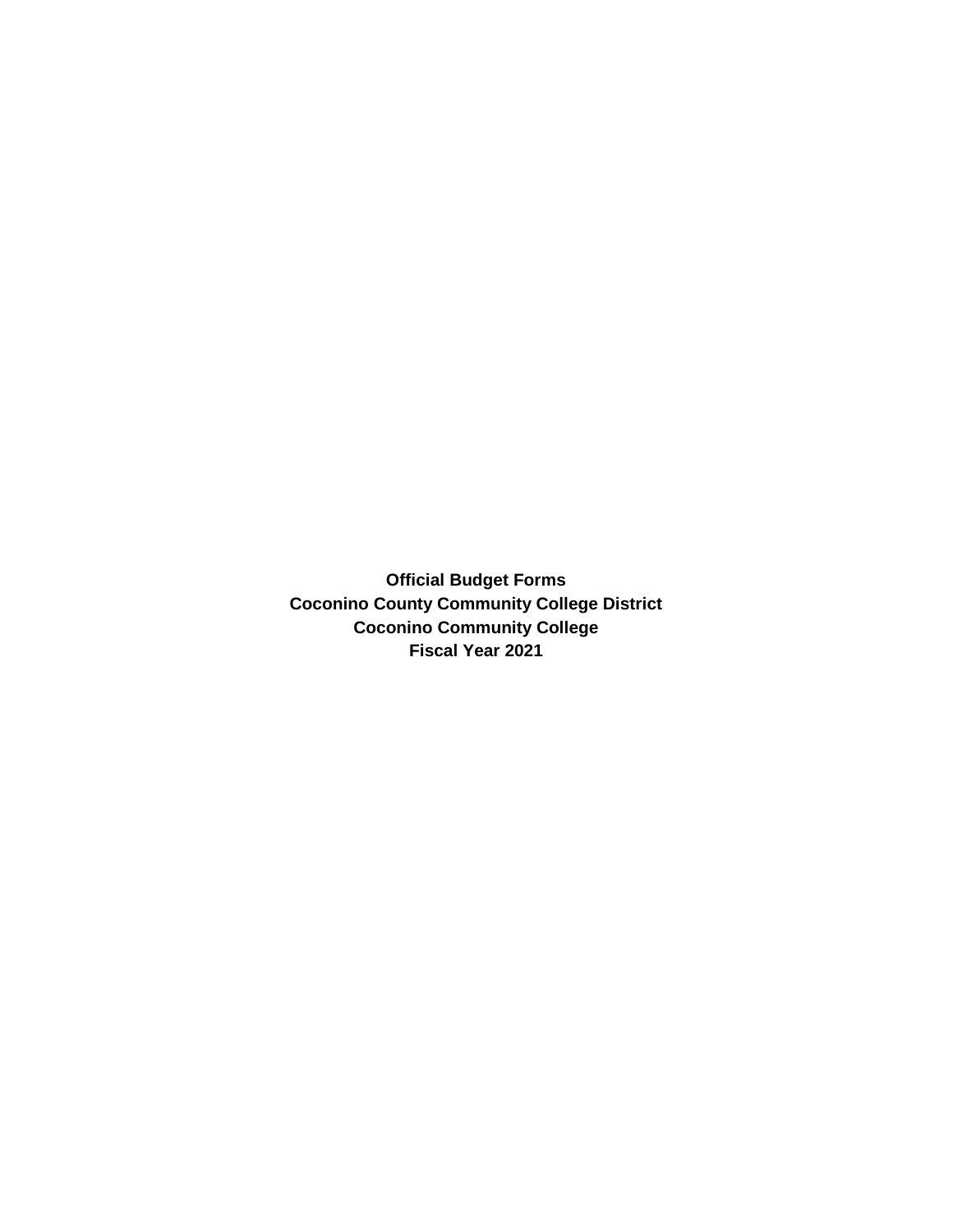## **Coconino County Community College District Coconino Community College Budget for fiscal year 2021**

**Summary of Budget Data**

|                                                                                                                       |                                                                                                                                                           |                                                                            |                                                                         |          | <b>Increase/Decrease</b><br>From budget 2020<br>To budget 2021 |                                                  |  |  |  |
|-----------------------------------------------------------------------------------------------------------------------|-----------------------------------------------------------------------------------------------------------------------------------------------------------|----------------------------------------------------------------------------|-------------------------------------------------------------------------|----------|----------------------------------------------------------------|--------------------------------------------------|--|--|--|
|                                                                                                                       |                                                                                                                                                           | <b>Budget</b><br>2021                                                      | <b>Budget</b><br>2020                                                   |          | <b>Amount</b>                                                  | $\%$                                             |  |  |  |
| I.                                                                                                                    | <b>Current General and Plant Funds</b>                                                                                                                    |                                                                            |                                                                         |          |                                                                |                                                  |  |  |  |
|                                                                                                                       | A. Expenditures:<br><b>Current General Fund</b><br>Unexpended Plant Fund<br>Retirement of indebtedness Plant Fund<br>Total                                | 20,913,405<br>\$<br>675,600<br>0<br>21,589,005<br>S                        | \$20,263,825<br>565,190<br>$\Omega$<br>20,829,015                       | \$       | 649,580<br>110,410<br>$\Omega$<br>759,990                      | 3.2%<br>19.5%<br>3.6%                            |  |  |  |
|                                                                                                                       | Expenditures Per Full-Time Student Equivalent (FTSE):<br><b>B.</b><br><b>Current General Fund</b><br><b>Unexpended Plant Fund</b><br>Projected FTSE count | 11,007 /FTSE<br>\$<br>356 / FTSE<br>\$<br>1,900                            | 10,239 /FTSE<br>\$<br>286 / FTSE<br>1,979                               | \$<br>\$ | 768 / FTSE<br>70 /FTSE                                         | 7.5%<br>24.3%                                    |  |  |  |
| Ш.                                                                                                                    | Total all funds estimated personnel compensation                                                                                                          |                                                                            |                                                                         |          |                                                                |                                                  |  |  |  |
|                                                                                                                       | Employee salaries and hourly costs<br>Retirement costs<br>Healthcare costs<br>Other benefit costs<br>Total                                                | \$<br>11,693,877<br>1,231,115<br>1,114,152<br>1,719,116<br>15,758,260<br>S | \$11,768,792<br>1,211,621<br>1,127,940<br>1,722,582<br>15,830,935<br>\$ | \$<br>\$ | (74, 915)<br>19,494<br>(13, 788)<br>(3, 466)<br>(72, 676)      | $-0.6%$<br>1.6%<br>$-1.2%$<br>$-0.2%$<br>$-0.5%$ |  |  |  |
|                                                                                                                       | III. Summary of primary and secondary property tax levies and rates                                                                                       |                                                                            |                                                                         |          |                                                                |                                                  |  |  |  |
|                                                                                                                       | A. Amount levied:<br>Primary tax levy<br>Secondary tax levy<br><b>Total levy</b>                                                                          | \$<br>8,664,461<br>0<br>\$<br>8,664,461                                    | 8,408,362<br>0<br>8,408,362                                             | \$<br>\$ | 256,099<br>$\Omega$<br>256,099                                 | 3.0%<br>3.0%                                     |  |  |  |
|                                                                                                                       | Rates per \$100 net assessed valuation:<br><b>B.</b><br>Primary tax rate<br>Secondary tax rate<br>Total rate                                              | 0.4490<br>0.4490                                                           | 0.4592<br>0.4592                                                        |          | (0.0102)<br>0.0000<br>(0.0102)                                 | $-2.2%$<br>$-2.2%$                               |  |  |  |
|                                                                                                                       | IV. Maximum allowable primary property tax levy for fiscal year 2021 pursuant to A.R.S. §42-17051                                                         |                                                                            |                                                                         |          | \$                                                             |                                                  |  |  |  |
| V. Amount received from primary property taxes in fiscal year 2020 in excess of the maximum allowable amount as<br>\$ |                                                                                                                                                           |                                                                            |                                                                         |          |                                                                |                                                  |  |  |  |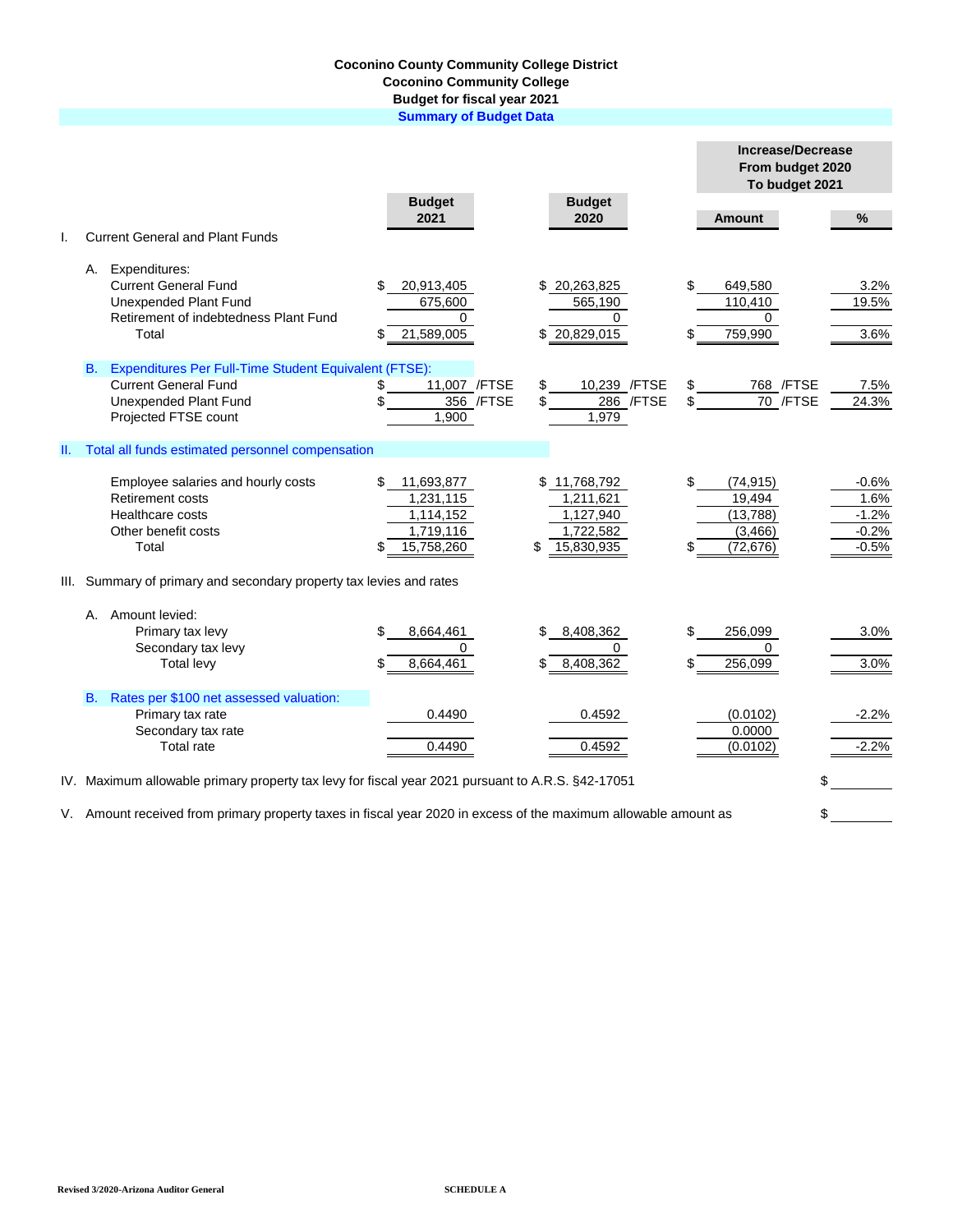## **Coconino County Community College District Coconino Community College Budget for fiscal year 2021 Resources**

|                                               |                  | <b>Current funds</b> |                      |                   | <b>Plant Fund</b> |                      |                              |                     |           |
|-----------------------------------------------|------------------|----------------------|----------------------|-------------------|-------------------|----------------------|------------------------------|---------------------|-----------|
|                                               | General          | Restricted           | Auxiliary            | Unexpended        | Retirement of     | Other                | Total                        | Total               | %         |
|                                               | Fund             | Fund                 | Fund                 | <b>Plant Fund</b> | indebtedness      | funds                | all funds                    | all funds           | Increase/ |
|                                               | 2021             | 2021                 | 2021                 | 2021              | 2021              | 2021                 | 2021                         | 2020                | Decrease  |
| <b>Beginning balances-July 1*</b>             |                  |                      |                      |                   |                   |                      |                              |                     |           |
| Restricted                                    | \$               | \$<br>0              | \$                   | \$                | \$<br>6,388       | \$                   | \$<br>6,388                  | \$                  |           |
| Unrestricted                                  | 10.903.899       | 0                    | 43.449               | 4,999,361         |                   |                      | 15,946,709                   | 14,527,705          | 9.8%      |
| Total beginning balances                      | 10,903,899       | \$<br>$\mathbf 0$    | \$<br>43,449         | \$4,999,361       | 6,388<br>\$       | \$<br>$\mathbf 0$    | 15,953,097<br>\$             | \$14,527,705        | 9.8%      |
| Revenues and other inflows                    |                  |                      |                      |                   |                   |                      |                              |                     |           |
| Student tuition and fees                      |                  |                      |                      |                   |                   |                      |                              |                     |           |
| General tuition                               | \$<br>5,690,603  | \$                   | \$                   | \$                | \$                | \$                   | \$<br>5,690,603              | \$5,902,670         | $-3.6%$   |
| Out-of-district tuition                       | 166,572          |                      |                      |                   |                   |                      | 166,572                      | 373,000             | $-55.3%$  |
| Out-of-State tuition                          | 1,062,413        |                      |                      |                   |                   |                      | 1,062,413                    | 1,350,000           | $-21.3%$  |
| Student fees                                  | 221,015          |                      |                      |                   |                   |                      | 221,015                      | 232,311             | $-4.9%$   |
| Tuition and fee remissions or waivers         | 36,700           |                      |                      |                   |                   |                      | 36,700                       | 36,050              | 1.8%      |
| State appropriations                          |                  |                      |                      |                   |                   |                      |                              |                     |           |
| Maintenance support                           | 1,698,400        |                      |                      |                   |                   |                      | 1,698,400                    | 1,703,400           | $-0.3%$   |
| Equalization aid                              |                  |                      |                      |                   |                   |                      | 0                            |                     | 0.0%      |
| Capital support                               |                  | 397,400              |                      |                   |                   |                      | 397,400                      | 399,200             | $-0.5%$   |
| Property taxes                                |                  |                      |                      |                   |                   |                      |                              |                     |           |
| Primary tax levy                              | 8,704,461        |                      |                      |                   |                   |                      | 8,704,461                    | 8,383,362           | 3.8%      |
| Secondary tax levy                            |                  |                      |                      |                   |                   |                      | $\Omega$                     |                     | 0.0%      |
| Gifts, grants, and contracts                  | 182,100          | 4,976,348            |                      |                   |                   |                      | 5,158,448                    | 5,087,008           | 1.4%      |
| Sales and services                            |                  |                      | 17,800               |                   |                   |                      | 17,800                       | 17,750              | 0.3%      |
| Investment income                             | 315,000          |                      |                      |                   |                   |                      | 315,000                      | 315,000             | 0.0%      |
| State shared sales tax                        |                  | 418,295              |                      |                   |                   |                      | 418,295                      | 506,806             | $-17.5%$  |
| Other revenues                                | 284,167          |                      |                      |                   |                   |                      | 284,167                      | 516,517             | $-45.0%$  |
| Proceeds from sale of bonds                   |                  |                      |                      |                   |                   |                      | $\Omega$                     |                     | 0.0%      |
| <b>Total Revenues and Other Inflows</b>       | 18,361,431       | 5,792,043<br>\$      | 17,800<br>$\sqrt{3}$ | \$<br>$\mathbf 0$ | 0<br>I\$          | $\sqrt{3}$           | 24, 171, 274<br>$0 \sqrt{3}$ | 24,823,074          | $-2.6%$   |
|                                               |                  |                      |                      |                   |                   |                      |                              |                     |           |
| <b>Transfers</b>                              |                  |                      |                      |                   |                   |                      |                              |                     |           |
| Transfers in                                  | 35,500           | 78,922               | 12,000               | 711,100           |                   |                      | 837,522                      | 836.021             | 0.2%      |
| (Transfers out)                               | (802, 022)       |                      |                      | (35,500)          |                   |                      | (837, 522)                   | (836, 021)          | 0.2%      |
| <b>Total transfers</b>                        | (766, 522)       | 78,922               | 12,000               | 675,600           | $\Omega$          | $\Omega$             | $\Omega$                     | $\Omega$            | 0.0%      |
| <b>Less reserves:</b>                         |                  |                      |                      |                   |                   |                      |                              |                     |           |
| <b>Financial stability</b>                    | (6,870,401)      |                      |                      |                   |                   |                      | (6,870,401)                  | (7,761,159)         | $-11.5%$  |
| Future capital acquisitions/projects          | (715,002)        |                      | (30, 849)            | (4,999,361)       |                   |                      | (5,745,212)                  | (4,854,938)         | 18.3%     |
| <b>Grant or scholarship</b>                   |                  |                      |                      |                   |                   |                      | $\Omega$                     |                     | 0.0%      |
| <b>Debt service</b>                           |                  |                      |                      |                   | (6, 388)          |                      | (6, 388)                     |                     |           |
|                                               |                  |                      |                      |                   |                   |                      | 0                            |                     | 0.0%      |
|                                               |                  |                      |                      |                   |                   |                      | $\Omega$                     |                     | 0.0%      |
| Total resources available for the budget vear | 20,913,405<br>\$ | \$7,870,965          | 42,400<br>\$         | \$<br>675,600     | \$<br>0           | $\overline{0}$<br>\$ | 27,502,370<br>\$             | $\sqrt{26,734,682}$ | 2.9%      |

\*These amounts exclude amounts not in spendable form (i.e., prepaids, inventories, and capital assets) or amounts legally or contractually required to be maintained intact.